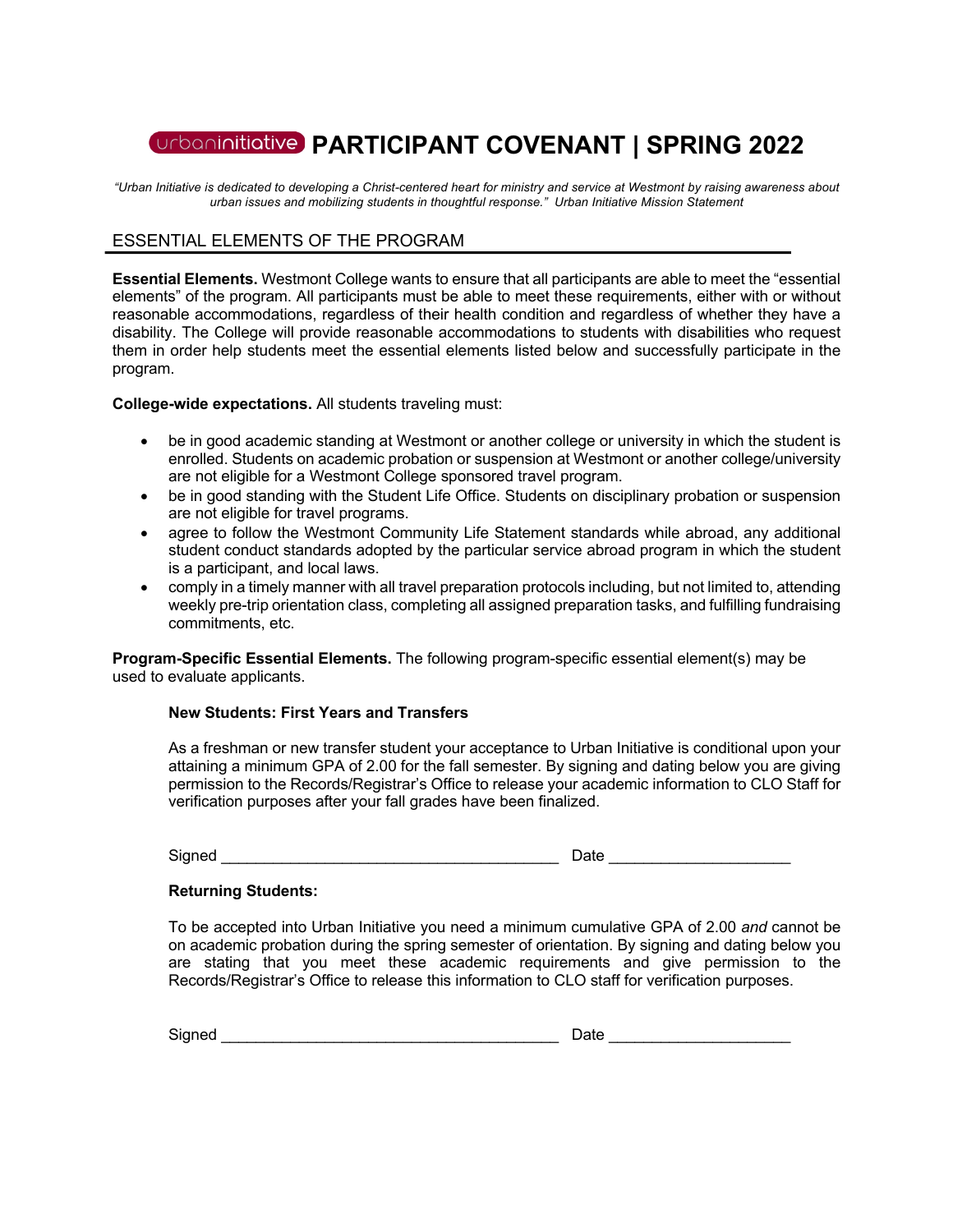## Urbaninitiative STUDENT AGREEMENTS

#### **I. Statement of Personal Commitment**

I am aware that the Community Life Statement as stated in the Westmont College Catalog is fully in effect for the entire program starting January 2022 and ending May 2022. I also agree to comply with the standards of our hosts while a program participant. If in the judgment of the staff program director I fail to live by either set of standards, I may be sent home at any time at my own expense and with the forfeiture of program costs already incurred.

I will familiarize myself and comply in a timely manner with the travel policies, protocols, schedules and standards established by Westmont College and the specific program for which I am applying. This includes attendance at all mandatory college-wide and program sponsored pre-trip orientations and paying my trip account in full (if applicable) by the payment due date – see support model section below. I understand that my failure to comply at any point in the preparation process may disqualify me from the program and may result in the forfeiture of deposits and other charges. I will also sign and fulfill all terms of the *Urban Initiative Assumption of Risk, Release and Participation Agreement* prior to departure.

#### **II. Consent for Release of Information**

I authorize the Registrar and Deans of Student Life to access and review my academic and judicial records at Westmont College and any higher education institution that I have attended. Furthermore, I authorize the release of information contained within any health/emergency forms submitted in preparation for this travel program to my physician, program leaders, Westmont College officials, the foreign host institution or third party provider (if applicable), the hosts (if applicable) to inform and discuss reasonable accommodations and/or to deal with any health related emergency that directly concerns me or involves me in any way, shape, or form while participating on this trip.

## **III. Global Ministry and Service Covenant**

*I* will constantly strive to mirror the attitude that was modeled in the life of Jesus Christ (Philippians 2:3-11). *I commit to serve - with a heart of love - all teams, members, our in-country partners, and those that I come in contact with during the Spring as our Community Life Statement affirms.*

## **IV. Spring Orientation & Debrief Sessions**

#### • *Bi- Weekly Pre-Orientation Class*

I will attend the bi-weekly orientation sessions scheduled by my team-leaders.

#### • *Bi- Weekly Pre-Orientation Class*

I will attend the bi-weekly debrief class scheduled by my team-leaders.

## **V. Finances**

Urban Initiative is committed to working alongside all participants to raise the necessary support needed for their upcoming trips. That said…

#### *1. Personal Investment of Resources*

I understand that there will be one initial contribution – the \$175 registration fee – due on November 29, 2022. *Please make this check payable to "Westmont College" and designate "Urban Initiative" in the memo line.* 

£ Check this box if you would like to have this fee charged to your student account. *By checking this box, you affirm that you have notified and received approval from the person responsible for paying this account.*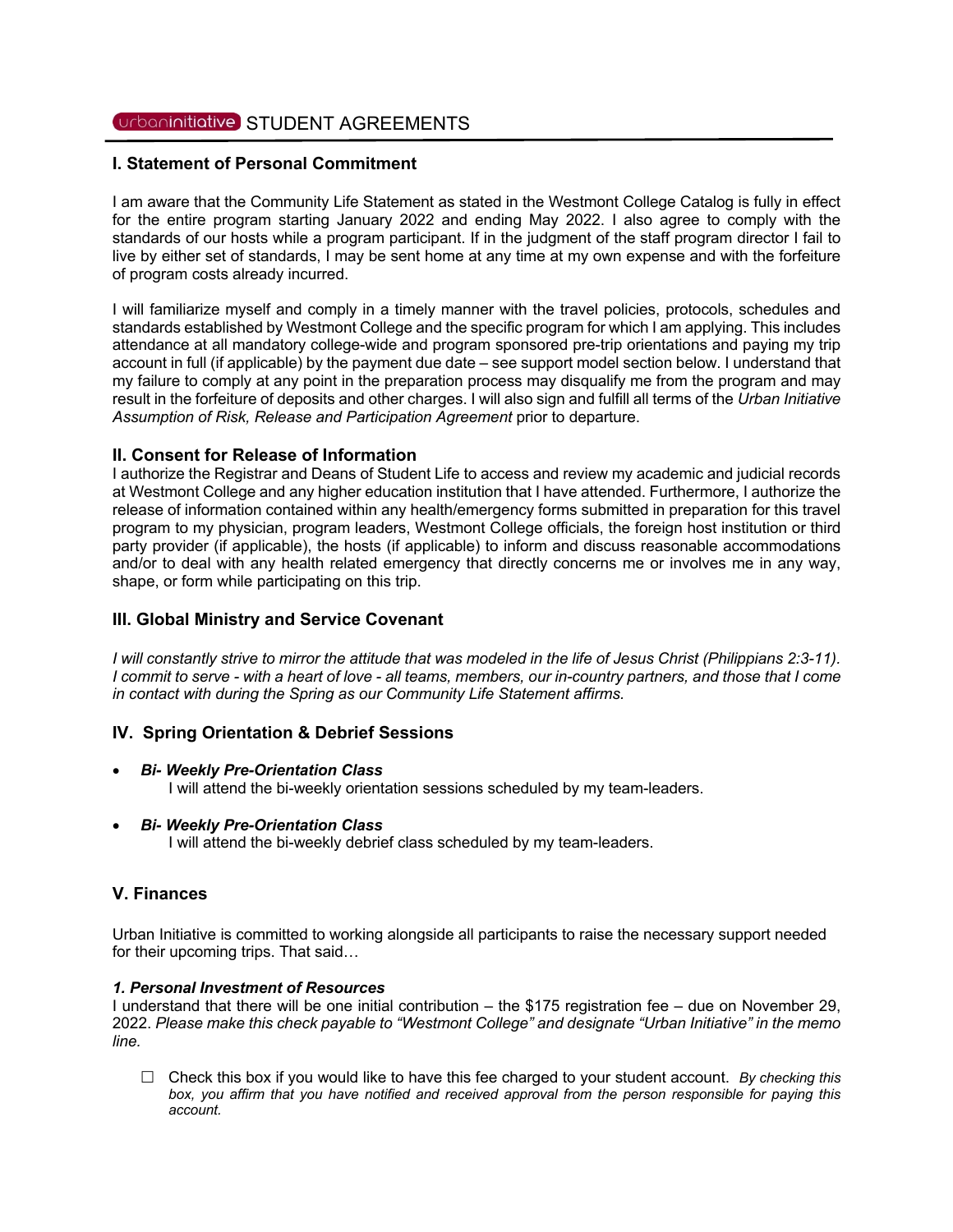## *2. Personal Investment of Time & Energy: Required Fundraisers*

I will willingly participate in all designated fundraisers, which include:

- **Support Letters -** I will submit a list of 25 to 50 names/addresses to whom prayer & financial solicitation letters will be sent in January. I will be responsible to write a portion of the letter and compile addresses in advance of the Support Letter Stuffing Session particular to your team. Urban Initiative will supply sample letters and cover the costs for postage, letterhead, envelopes, etc.
- **Home Church Support Letter &/or Visit(s) -** I agree to contact a leader from my local church to inform him/her of my Urban Initiative team and explore ways that the church might support Urban Initiative financially and through prayer.
- **Follow-up Calls -** I agree to initiate contact with at least 10 people from my support letter address list through phone calls (or email) after the letters have been mailed out to further inform and answer questions regarding my upcoming Urban Initiative opportunity.
- **Photo Post Cards –** I agree to send an additional Urban Initiative postcard with a photo of my team to my entire list of financial and prayers supporters in March. Urban Initiative will provide the postcards for this mailing event.

#### *3. Prior to Departure*

Each team member with a *negative personal balance* will be required to submit a check in the amount of that balance prior to departure.

*Please know that we do not want individuals to feel they cannot participate in this ministry for financial reasons. If you think this commitment will be an issue for you, please come in to the Campus Life Office and make an appointment with the Assistant Director of Campus Life for Ministry and Outreach – Jennie Fuentes- - to discuss other options. DO NOT REMOVE yourself from the process prior to meeting to discuss your particular circumstances and options.*

*Also, if you are unable to attend or if you choose to not attend after you have started receiving donations, the funds collected will be used to support others to go on a trip.* 

## **VI. REAL ID**

It is my responsibility to cover the costs of a new REAL ID (for those traveling to outside of California) for my spring travels and I realize that I have to apply for my REAL ID during the Fall Semester and submit proof of application with my registration fee on November 29<sup>th</sup>, 2022.

#### **VII. Immunizations**

I understand that in order to participate in SBIC, I have to be COVID-19 vaccinated.

## **VII. Spring Team & Individual Debrief**

I will attend a *Urban Initiative Bi-Weekly Debrief* sessions to be held once we return – dates TBA. I understand that I will be required to complete an online evaluation, share photographs and stories of my spring experience with the Westmont community, and meet with the Assistant Director of Campus Life for Ministry and Outreach, Faculty/Staff Mentors, and/or UI core team to give feedback and process my experience*. Note: The Assistant Director of Campus Life for Ministry and Outreach and Urban Initiative Core Team will utilize the information you provide in your evaluation while making decisions about ministry partners and programming for next year.*

**\_\_\_\_\_\_\_\_\_\_\_\_\_\_\_\_\_\_\_\_\_\_\_\_ \_\_\_\_\_\_\_\_\_\_\_\_\_\_\_\_\_\_\_\_\_\_\_\_\_\_\_\_ \_\_\_\_\_\_\_\_\_\_\_\_\_\_**

**Print Name Community Community Signature Community Community Community Community Community Community Community**